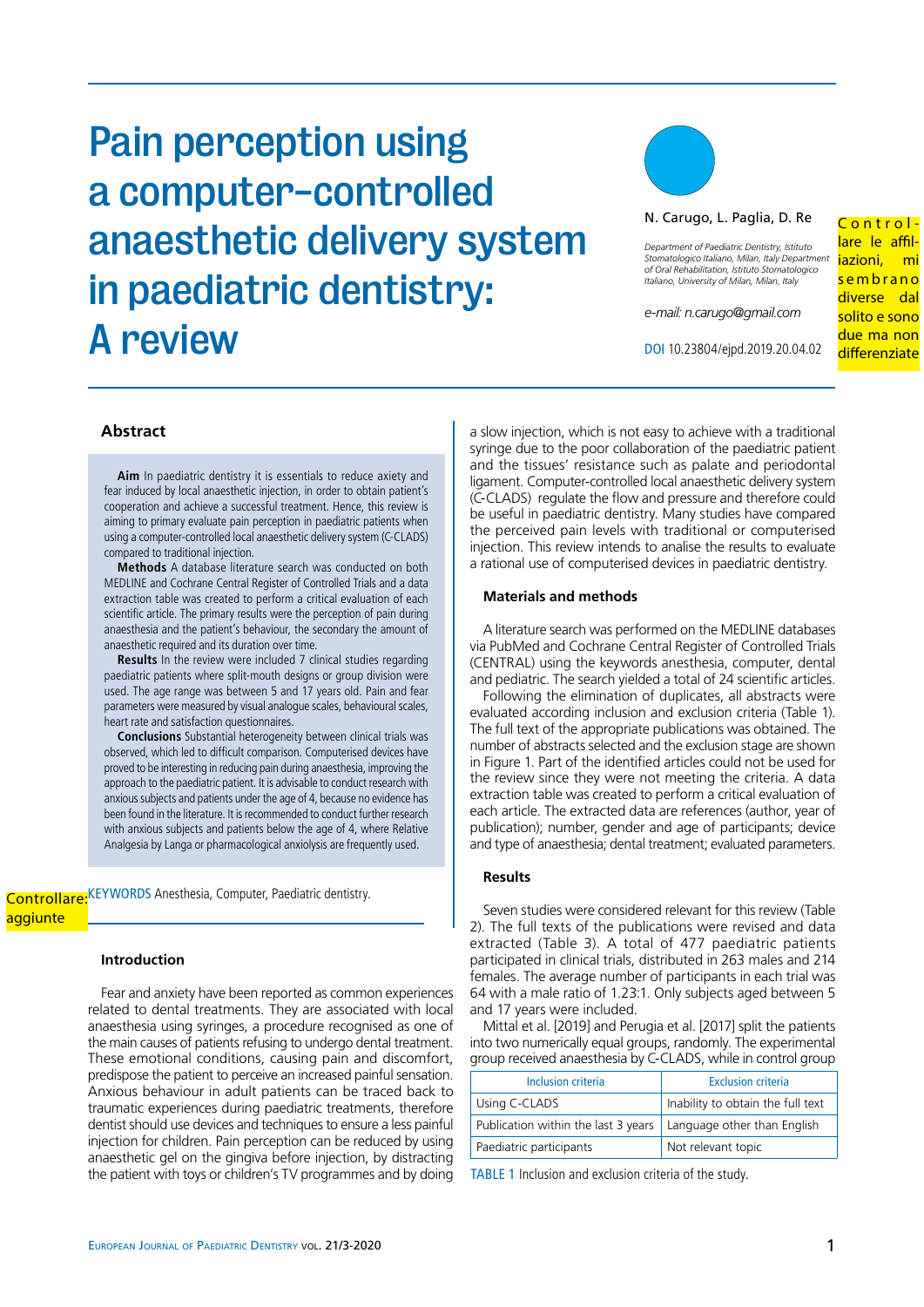was used conventional infiltration. El Hachem et al. [2019], Chavhan et al. [2019], Patini et al. [2018] and Garret-Bernardin et al. [2017] used a split-mouth design. Each participant received two different types of injection in two separate consecutive visits, using a conventional syringe in one session and a computerised device in the other. The reduction of the bias was obtained by randomly choosing which technique to use as the first one in all trials. The patients were blindfolded with a mask [Patini et al., 2018] or had to close their eyes during the procedure [Garret-Bernardin et al., 2017]. In the study of Chavhan et al. [2019] only the statistician was blinded. The Wand system (Milestone Scientific, Inc.) was used in every trials (Fig. 2); dental treatments were performed after the anaesthetic infiltration. The aim of the trials was to evaluate pain perception during anaesthetic infiltration; pre-, intra- and post-anaesthesia pain and patient behaviour were recorded. Perugia et al. [2017] investigated duration of anaesthesia by measuring the response to an electrical stimulus. Visual analogue scales (Wong Baker, VAS, FPS, FIS, NVRS) and behavioural scales (Frankl scale, SEM scale, Vehnam scale) were used to detect subjective pain. In one trial [Garret-Bernardin et al., 2017] patient satisfaction was



FIG. 1 Selection process flow chart.

reported on a 1-10 scale. Heart rate was used as an objective parameter except for the research by Giannetti et al. [2018].

El Hachem et al. [2019] registered the time of injection initiation and parents were asked to inform the operator how long afterwards the anaesthetic effect subsided by asking the land to help and the number of the number of the child; the number of cartridges required to obtain sufficient lasted anaesthetic effect was also noted.

**1** *Metallic syringe vs electronically assisted injection system: a comparative clinical study in children.* El Hachem C, Kaloustian MK, Cerutti F, Chedid NR. *Eur J Paediatr Dent. 2019 Dec;20(4):320-324*

**2** *Comparison of pain perception using conventional versus computer-controlled intraligamentary local anesthetic injection for extraction of primary molars***.** Mittal M, Chopra R, Kumar A, Srivastava D. *Anesth Prog. 2019 Summer;66(2):69-76*

**3** *Comparison of pain perception during the administration of local anaesthesia with computerized delivery system (WAND) and conventional technique in pediatric dental procedure using Visual Analogue scale-A randomised controlled trial.* Chavhan P, Jawdekar A, Deshpande S, Chandak S, Niswade G, Bhondey A. *Clinical epidemiology and global health, 2019*

**4** *Single tooth anaesthesia: a new approach to the paediatric patient. A clinical experimental study.* Giannetti L, Forabosco E, Spinas E, Re D, Murri Dello Diago A. *Eur J Paediatr Dent. 2018 Mar;19(1):40-43*

**5** *Dental anaesthesia for children - effects of a computercontrolled delivery system on pain and heart rate: a randomised clinical trial.* Patini R, Staderini E, Cantiani M, Camodeca A, Guglielmi F, Gallenzi P. *Br J Oral Maxillofac Surg. 2018 Oct;56(8):744-749*

**6***Pain experience and behavior management inpaediatricdentistry: A comparison between traditional local anesthesia and the Wand computerized delivery system.* Garret-Bernardin A, Cantile T, D'Antò V, Galanakis A, Fauxpoint G, Ferrazzano GF, De Rosa S, Vallogini G, Romeo U, Galeotti A. *Pain Res Manag. 2017;2017:7941238*

**7** *Comparison of single tooth anaesthesia by computer-controlled*  local anaesthetic delivery system (C-CLADS) with a supraperiosteal *traditional syringe injection in paediatric dentistry.* Perugia C, Bartolino M, Docimo R. *Eur J Paediatr Dent. 2017 Sep;18(3):221-225*

Table 2 List of articles selected for review.

| Reference                                                                                                          | Number, gender,<br>age of subjects | Device and type<br>of anaesthesia | <b>Dental treatment</b>                                     | <b>Parameters evaluated</b>                                                   |
|--------------------------------------------------------------------------------------------------------------------|------------------------------------|-----------------------------------|-------------------------------------------------------------|-------------------------------------------------------------------------------|
| El Hachem C<br>et al., 2019                                                                                        | $30, 18$ m. $-12$<br>f., $6-8y$    | Wand: BI<br>Carpule: BI           | Pulpotomy of<br>deciduous molars                            | Wong Baker, VAS, Frankl<br>scale, HR, quantity and<br>duration of anaesthesia |
| Mittal M et<br>al., 2019                                                                                           | 82, 47 m. - 35<br>f., 6–13 y       | Wand: STA<br>Carpule: ILA         | Deciduous molar<br>extraction                               | SEM scale, HR, FPS                                                            |
| Chavhan P et<br>al., 2019                                                                                          | 106, 60 m. $-46$<br>f., $5-12y$    | Wand: PI, BI<br>Carpule: PI, BI   |                                                             | VAS, HR                                                                       |
| Giannetti L et<br>al., 2018                                                                                        | 66, 36 m. - 30<br>f., $6-17y$      | Wand: STA                         | Restorative,<br>extraction of<br>deciduous and<br>permanent | Wong Baker FIS, Frankl<br>scale                                               |
| Patini R et al.,<br>2018                                                                                           | 76, 38 m. - 38<br>f., 5–12 y       | Wand: STA<br>Carpule: ILA         | Dental extraction                                           | NVRS, HR                                                                      |
| Garret-<br>Bernardin A et<br>al., 2017                                                                             | 67, 38 m. – 29<br>f., $7-15y$      | Wand: STA<br>Carpule: BI          | Restorative,<br>dental extraction                           | VAS, HR, Vehnam scale,<br>patient satisfaction 1-10                           |
| Perugia C et<br>al., 2017                                                                                          | 50, 26 m. $-24$<br>f., $5-13y$     | Wand: STA<br>Carpule: BI          | Restorative,<br>extraction of<br>deciduous and              | Electrical stimulus<br>response                                               |
| <br>  permanent   parmanent   kart die tooth anaesthesia;   kart die stad   kart die stad   kart die stad   kart d |                                    |                                   |                                                             |                                                                               |

*ILA intraligamentary anaesthesia; SEM sound eye motor scale; FPS face pain scale-revisited, PI palatal infiltration, FIS faces image scale, NVRS numerical visual rating scale*

Table 3 The data extracted from the clinical trials included in the review.

Controllare: aggiunte didascalie

FIG. 2 The delivery system used.